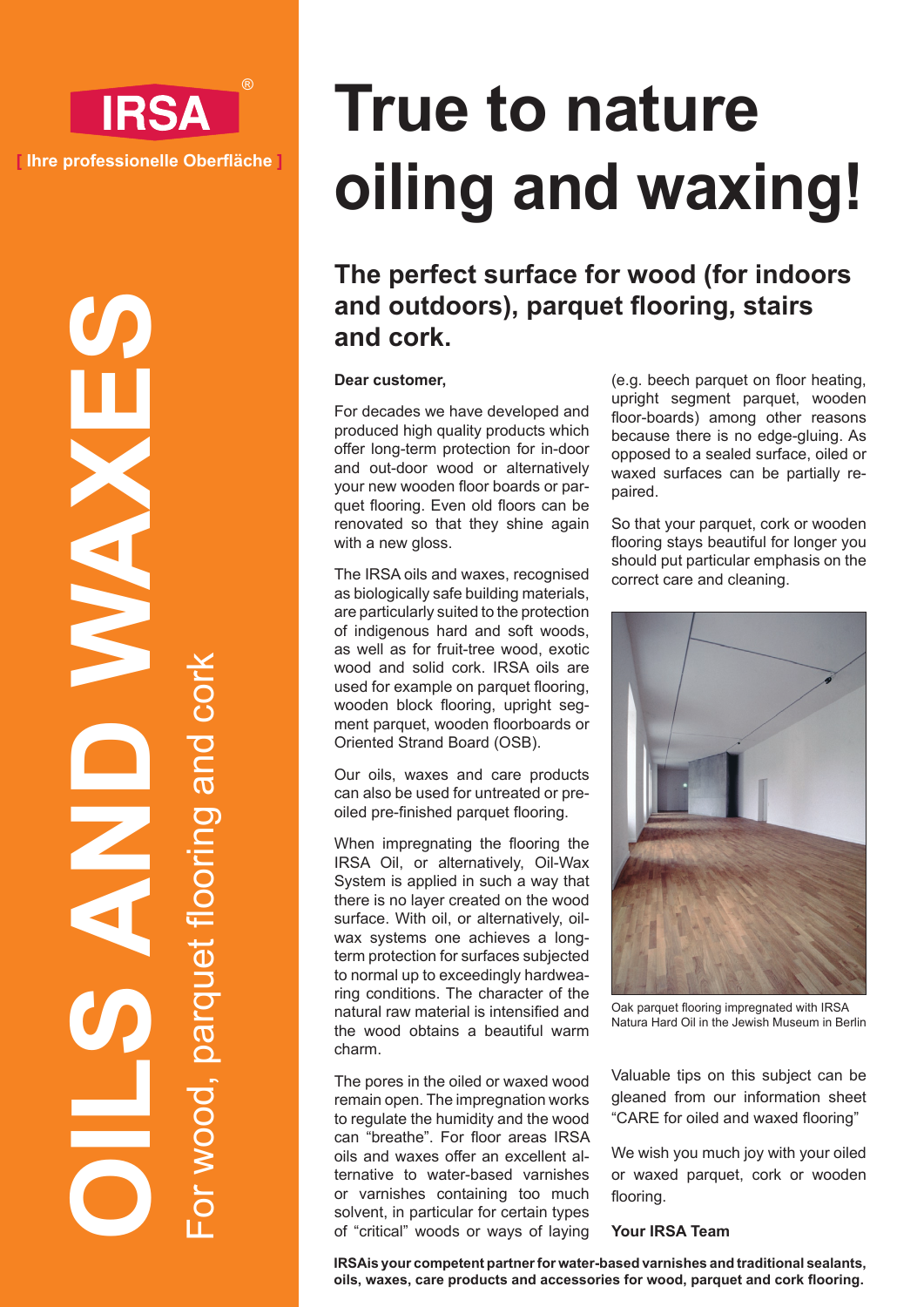# **Oils and Waxes for wood, parquet flooring, bamboo, cotto and cork in in-door areas:**

# **Solvent-free oil:**



# **IRSA Natura Hard Oil**

**A resin free and solvent free oil with excellent filling properties and good penetration qualities, universally applicable for all hard, soft or exotic wood. It also has very good dirt and water resisting properties. The wood obtains a warm glow.**

According to the type of wood and the lay of the floor, apply 1-3 times wet in wet (120 g/m²) with the IRSA applicator brush or IRSA mohair roller, remove the excess after approx. 40 minutes with the IRSA hard oil wiper and polish the surface again to remove any residue. The floor can be waxed once more with Natura hard wax.

# **Fast drying oils:**



# **IRSA Hard Oil Rapid**

**An oil containing resin and solvent which has excellent dirt and water repelling properties, universally applicable for all hard, soft or exotic wood. This oil is preferably used when a fast drying time and a light wood surface is desired.**

According to the type of surface and the lay of the floor, apply IRSA Hard Oil Rapid at least 2 x thinly (approx. 80g/m²) and evenly until the wood is completely saturated. Any surplus oil should be polished away each time so as to leave no residue. If desired, treat again after approx. 6 days with Natura hard wax.

# **IRSA HP-Oil High Protection**

**An oil containing resin and solvent which has excellent dirt and water resisting properties, universally applicable for all hard, soft or exotic wood where a long term light wood surface is desired.**

IRSA HP-OIL High Protection is universally applicable for all normal to very heavy duty wear hard, soft, or exotic indoor wood, e.g. parquet flooring, OSB, halls, industrial parquet flooring, wood block, stairs, furniture, sill plates, shelves, window sills, also suitable for cork, bamboo or cotto.

Apply IRSA HP-OIL High Protection 1-2 x thinly (approx.50g/m²) until the wood is completely saturated (depends on the kind of wood and its absorptive capacity). After approximately 20 minutes any surplus oil should be polished away each time so as to leave no residue. If desired, treat again after approx. 6 days with Natura hard wax.

# **Ready-to-use colour oil (for indoors):**



# **IRSA Design Colour-Oil**

**A deeply impregnating oil containing resin and solvent for wood surfaces, parquet flooring, cork and other absorbing surfaces. For in-door use.**

IRSA Design Colour-Oil is dirt repellent, with good penetration, UV-resistant (colour version), gives the surface a brilliance and regulates the dampness of the wood.

Ready to use in black, white, pine, walnut, light grey, dark grey, light sand, light oak, red-brown, wengé and colourless. Special colours available on request. All the colours can be mixed with one another. The colourless version is also suitable to lighten-up the appearance of the wood. Depending on the absorptive capacity of the base and/or the desired intensity of colour apply IRSA Design Colour Oil 1-2 x thinly (approx. 50–75g/m²) and evenly until the wood is completely saturated. After a drying time of approx.6 days the colour-oiled surface can be waxed with colourless or coloured Natura hard wax.

# **Wax:**



# **IRSA Natura Hardwax**

**This firm or fluid gloss wax is used for oiled surfaces as a base protection and for further maintenance treatment. Available colours: white, light brown, dark brown.**

Apply thinly (from  $20g/m<sup>2</sup>$ ) 1-2 x times to the pre-oiled surface and polish up immediately when dry.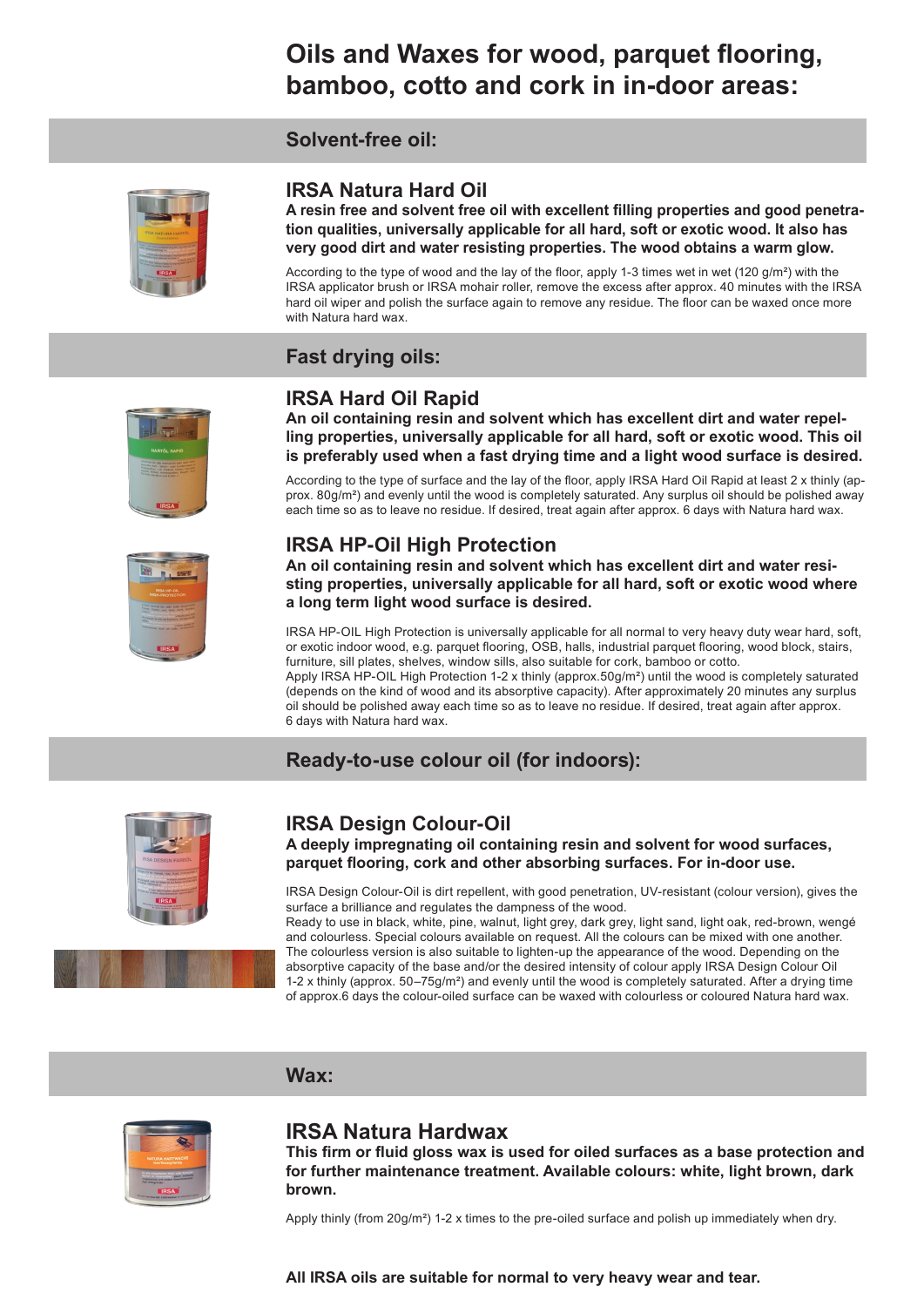# **Oils for outdoor wood: terrace floor boards, garden furniture, facades, etc.**

**Pigmented, ready-to-use special oils:**



# **IRSA Exotic Wood Oil**

**brown toned, protects exotic wood (e.g. teak, bangkirai, ipe, iroko, mahogany, meranti, nyatoh, robble, jarrah, belinga) but is also suitable for indigenous wood e.g. douglas fir, larch and cedar.**

IRSA Exotic Wood Oil contains robust weather resistant oils and micro fine pigments. UV rays are blocked so effectively that the wood is protected from damage.

IRSA Exotic Wood Oil is free of toxic substances and is odourless when dry. It emphasises the colour of the wood, does not cause a major change in the colour tone of the exotic wood. IRSA Exotic Wood Oil is scarcely film-forming and therefore provides, particularly terrace flooring, with excellent anti-wear and tear properties (no layer build-up, hardly any friction). The surface remains open-pored, is able to "breathe" and can be re-painted, even only partially, and without intermediate sanding. Consumption: approx. 50 g/m² per application.

Areas of application: for precious wood in outdoor areas such as terrace flooring, wooden decking, carports and garden furniture.



# **IRSA Wood Oil**

**white, larch, magenta, dove blue, papyrus white, sand grey, platinum grey, copper brown, other colours on request. It protects indigenous hard and soft types of wood like e.g. Douglas fir, robinia, larch, pine, spruce and cedar.**

IRSA Wood-Oil contains robust weather resistant oils and micro-fine pigments. UV-rays are so effectively blocked that the wood is protected against damage.

IRSA Wood-Oil is free of toxic substances and odourless when dry. The surface remains open-pored, is able to "breathe" and can be re-painted, even only partially, and without intermediate sanding. Consumption: approx. 50 g/m² per application.

Areas of Application: Versatile use, e.g. terrace-floors, wood-decks, carports, outdoor-furniture, facade boards, window shutters, doors, garden sheds, balconies, fences, wooden toys and panel-boards.

# **Oil-Resin Impregnating Agent**

**colourless, white, light oak, walnut, pine, light sand, light grey, dark-grey, red-brown, wengé, is an in-depth impregnating agent containing resin and solvents offering light-coloured woods a long-term weather proofing and water-repellent protection.**

IRSA Oil-Resin Impregnating Agent is effective in regulating dampness, is water and dirt-repellent, has good penetration properties, is weatherproof, gives the surface brilliance and emphasises the natural character of wood and cork.

Apply IRSA Oil-Resin Impregnating Agent 1-3x evenly and all over until the wood is completely saturated (Consumption approx. 75g/m<sup>2</sup> per coating).

Areas of Application: protective glaze for all hard and soft wood in outdoor areas such as façades, fences, carports, wooden houses, garden furniture.



**Correct care and cleaning for oiled and waxed floors (interior areas):**

# **Maintenance and cleaning products:**



# **IRSA Maintenance Oil colourless, for oiled surfaces which are to retain their matt finish.**

Cleans and re-conditions the floor. Even greying floors regain their original colour. Spread the maintenance oil with the IRSA oil impregnated cloths and the IRSA Blitzboy or with the IRSA polishing machi-

ne. Thus you maintain and clean in just one work cycle. Consumption: approx. 10 g/m².